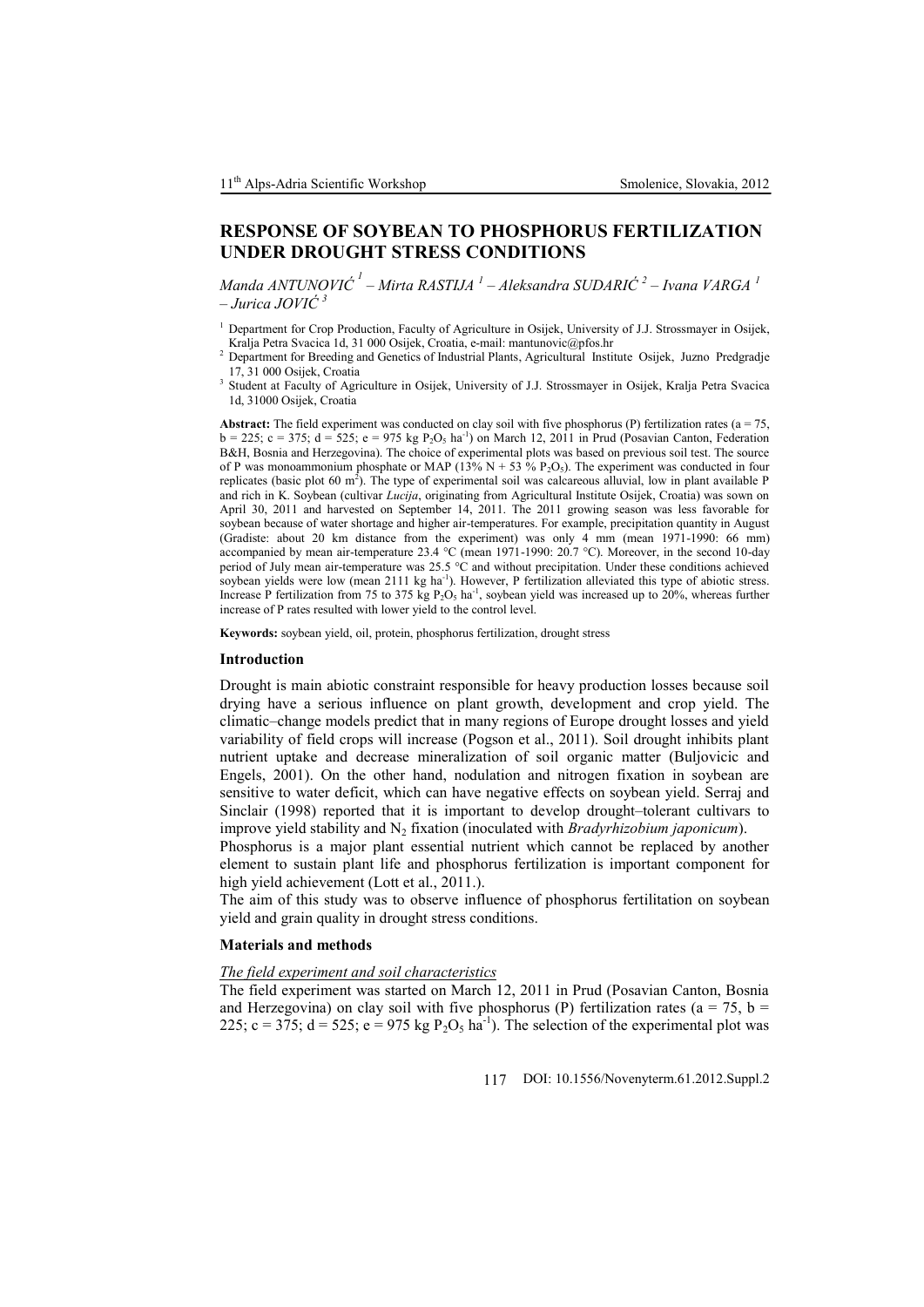based on previous soil test (sampling 0-30 cm in February 22, 2011):  $pH_{H2O} = 8.03$ ,  $pH_{\text{KCl}} = 7.06$ ; Humus = 4.17; CaCO<sub>3</sub> = 3.79%; available P and K determined by the ALmethod = 5.4 mg  $P_2O_5$  and 25.65 mg K<sub>2</sub>O/100 g. The source of P was monoammonium phosphate or MAP (13% N + 53 % P<sub>2</sub>O<sub>5</sub>). Nitrogen added by MAP was equalized to level of 110 kg N ha<sup>-1</sup> for the a-c tretaments by using CAN (calcium ammonium nitrate: 27% N). The experiment was conducted in four replicates (basic plot 60  $m<sup>2</sup>$ ). The highest P rate of 220 kg N  $ha^{-1}$  was added with MAP. The experimental soil was calcareous alluvial soil type, low in plant available P and rich in K. Furthermore, it is dark coloured and in drought period incline to form cracks. Soybean (cultivar *Lucija*, originating from Agricultural Institute Osijek, Croatia) was sown on 30 April 2011 and harvested on 14 Sept. 2011. From each basic plot area of 3.0  $m<sup>2</sup>$  was manually harvested. Soybean plants were enumerated, pods were separated and harvested by special combine. Soybean yield was calculated on 13% basis grain moisture.

#### *Chemical and statistical analysis*

Oil content in the grain was determined by nuclear magnetic resonance (NMR) spectroscopy method. Protein and starch content in grain was determined by Near Infrared spectroscopic method on Foss Tecator ("Infratec 1241 Grain Analyzer"). The data were statistically analyzed by ANOVA and treatment means were compared using t-test and LSD at 0.05 and 0.01 probability levels.

## *Collection of the weather data*

The State Hydrometeorological Institute in Zagreb was the source for weather data (precipitation and mean air-temperatures): Gradiste (close to Zupanja; Croatia Weather Bureau), distancing about 20 km in NE direction from the experiment.

## **Results and discussion**

The growing season 2011 was less favorable for soybean because of water shortage and higher air–temperatures, especially in August. For example, precipitation quantity in August (Gradiste: about 20 km distance from the experiment) was only 4 mm (mean 1971–1990: 66 mm) accompanied by mean air-temperature 23.4  $^{\circ}$ C (mean 1971–1990: 20.7 °C). Also, in the second 10–day period of July mean air–temperature was 25.5 °C and without precipitation.

Under these environmental conditions acieved soybean yield was low (mean 2111 kg ha<sup>-1</sup>). Worldwide measurements prove that atmosphere warming up with precipitation decreasing tendency, but producers mainly meet its harmful consequences (Köles et al., 2011). Based on a 3–year study of 132 genotypes from Agricultural Institute in Osijek (Croatia), Vratarić et al. (2005) determined that average soybean yield was about 3 t ha<sup>-1</sup>, grain protein content about 38% and oil about 22%.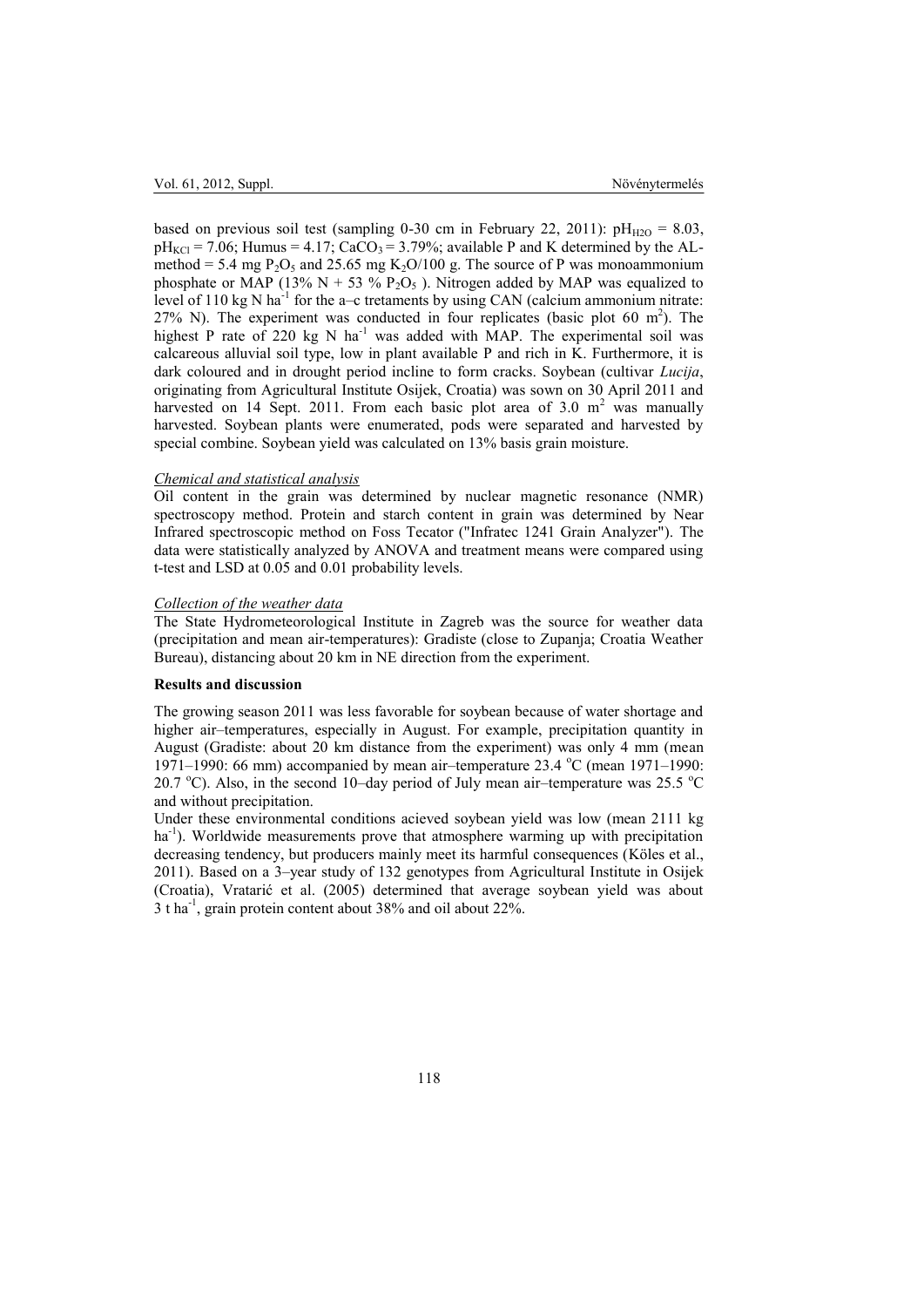| The<br>period | Gradiste (close to Zupanja, Croatia) Weather Bureau<br>The growing season 2011 and $(LTM = long-term mean 1971-1990)$ |      |          |           |           |          |           |           |       |       |  |
|---------------|-----------------------------------------------------------------------------------------------------------------------|------|----------|-----------|-----------|----------|-----------|-----------|-------|-------|--|
|               | May                                                                                                                   | June |          | July      |           | August   |           |           | Sept. |       |  |
|               |                                                                                                                       |      | $1 - 10$ | $11 - 20$ | $21 - 31$ | $1 - 10$ | $11 - 20$ | $21 - 31$ |       |       |  |
|               | Precipitation (mm)                                                                                                    |      |          |           |           |          |           |           |       | Total |  |
| 2011          | 48                                                                                                                    | 37   | 38       | $\theta$  | 46        | 4        | $\theta$  | $\Omega$  | 16    | 189   |  |
| <b>LTM</b>    | 66                                                                                                                    | 81   | 72       |           |           | 66       |           |           | 56    | 341   |  |
|               | Mean air-temperature $(^{\circ}C)$                                                                                    |      |          |           |           |          |           |           |       | Mean  |  |
| 2011          | 20.3                                                                                                                  | 21.1 | 22.9     | 25.5      | 19.2      | 22.2     | 22.9      | 25.1      | 20.7  | 21.6  |  |
| <b>LTM</b>    | 16.7                                                                                                                  | 19.6 | 21.2     |           |           | 20.7     |           |           | 16.6  | 19.0  |  |

*Table 1.* Weather characteristics for Gradiste Weather Bureau (close to Zupanja, Croatia) in 2011 growing season (Meteorological and Hydrological Service, 2011).

The growing season 2011 was less favorable for soybean because of water shortage and the higher air–temperatures, especially in August. For example, precipitation quantity in August (Gradiste: about 20 km distance from the experiment) was only 4 mm (long– term mean or LTM: 1971–1990 = 66 mm) and it was accompanied with mean air– temperature 23.4 °C (mean 1971–1990: 20.7 °C). In the second 10–day period of July mean air–temperature was  $25.5 \degree C$  and without precipitation. Also, in the 5–month period May–September, precipitation quantities were 189 mm or 45% lower and air– temperatures were  $2.6 \degree C$  higher compared to LTM.

However, under these conditions P fertilization had considerable effects on increase soybean yield. With P fertilization (375 kg  $P_2O_5$  ha<sup>-1</sup>) soybean yield was increased up to 20% and further increase of P rates resulted with lower yield to the control level (*Table 2*).

*Table 2.* Effect of phosphorus fertilization on soybean yield and grain quality

| Response of soybean (cultivar <i>Lucija</i> ) to phosphorus fertilization – location Prud                                                 |                                                                                |                       |                         |            |                  |       |  |  |  |  |
|-------------------------------------------------------------------------------------------------------------------------------------------|--------------------------------------------------------------------------------|-----------------------|-------------------------|------------|------------------|-------|--|--|--|--|
| $(PDR = plant density realization; TGW = 1000 grains weight)$                                                                             |                                                                                |                       |                         |            |                  |       |  |  |  |  |
|                                                                                                                                           | Fertilization (12, 03, 2011.)                                                  | Yield                 | <b>PDR</b>              | <b>TGW</b> | Percent in grain |       |  |  |  |  |
|                                                                                                                                           | kg $P_2O_5$ ha <sup>-1*</sup>                                                  | kg ha <sup>-1**</sup> | plants ha <sup>-1</sup> | (g)        | Proteins         | Oil   |  |  |  |  |
| a/ Control                                                                                                                                | 75                                                                             | 2111                  | 373330                  | 155.8      | 37.56            | 23.18 |  |  |  |  |
| $b/$ P-1                                                                                                                                  | 225                                                                            | 2445                  | 363330                  | 154.5      | 38.58            | 22.68 |  |  |  |  |
| $c/P-2$                                                                                                                                   | 375                                                                            | 2527                  | 366663                  | 153.9      | 37.80            | 23.00 |  |  |  |  |
| $d/P-3$                                                                                                                                   | 525                                                                            | 2356                  | 356666                  | 153.0      | 37.05            | 23.65 |  |  |  |  |
| $e/$ P-4                                                                                                                                  | 975                                                                            | 2367                  | 360000                  | 156.9      | 40.12            | 21.99 |  |  |  |  |
|                                                                                                                                           | $LSD$ 5%                                                                       | 240                   |                         | ns         | 1.23             | 0.79  |  |  |  |  |
|                                                                                                                                           | LSD <sub>1%</sub>                                                              | ns                    |                         |            | 1.72             | 1.11  |  |  |  |  |
|                                                                                                                                           | Average                                                                        | 2361                  | 363997                  | 154.8      | 38.22            | 22.90 |  |  |  |  |
| $\ast$<br>source of P: MAP (13% N + 53% P <sub>2</sub> O <sub>5</sub> ) – N equalized to 110 kg N ha <sup>-1</sup> for the a–c treatments |                                                                                |                       |                         |            |                  |       |  |  |  |  |
| by CAN (calcium–ammonium nitrate 27% N);                                                                                                  |                                                                                |                       |                         |            |                  |       |  |  |  |  |
| **                                                                                                                                        | grain yield calculation on 13% moisture and PDR 364000 plants ha <sup>-1</sup> |                       |                         |            |                  |       |  |  |  |  |

Kovacevic et al. (2007) reported that soybean yield of 3,60 t ha<sup>-1</sup> increased by 21% with P ameliorative fertilization (1500 kg ha<sup>-1</sup>) on acid soil (pH<sub>KCL</sub>=3.7) and that P and K fertilization did not have influence on protein and oil content in grain.

119 DOI: 10.1556/Novenyterm.61.2012.Suppl.2